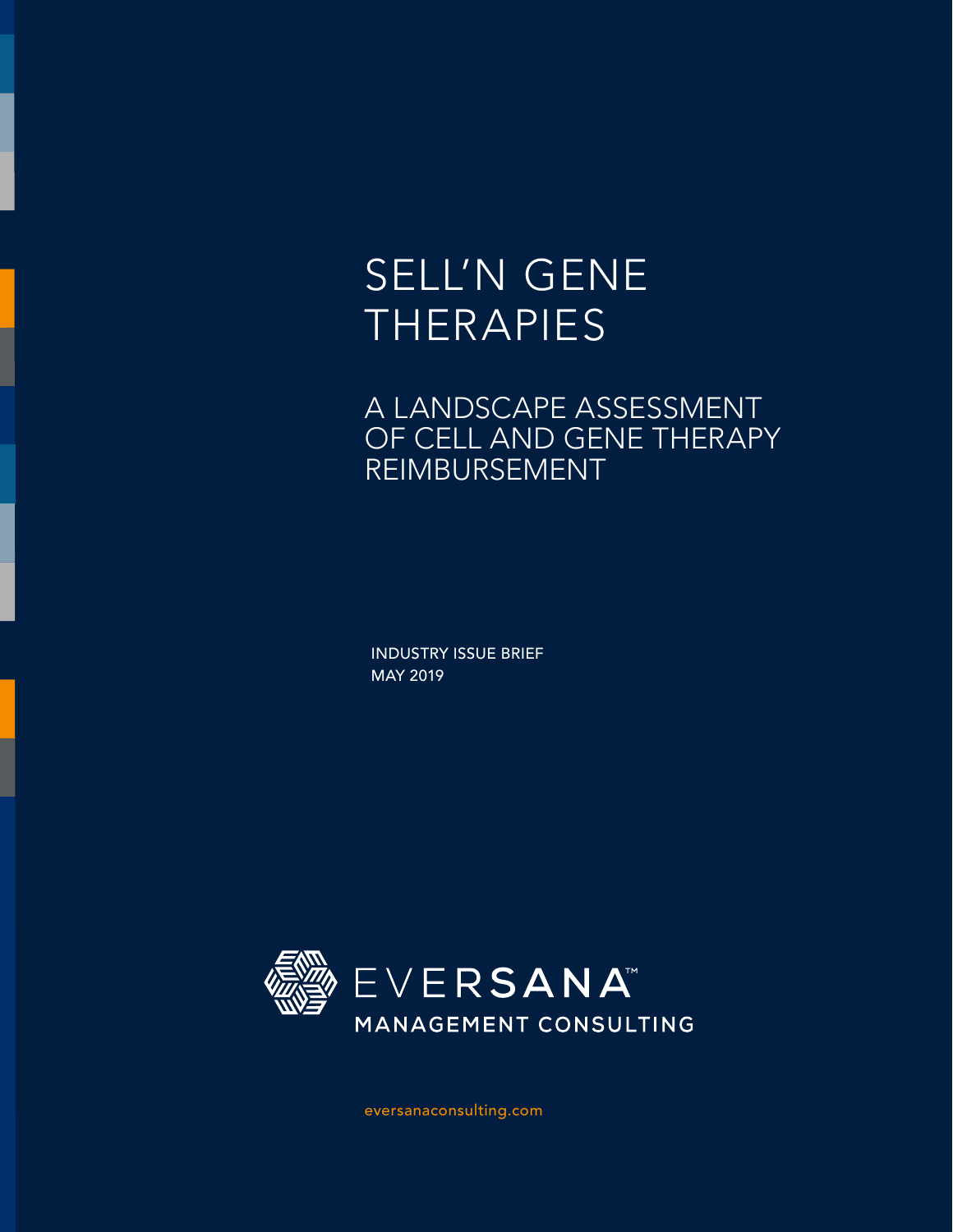

# A Landscape Assessment of Cell and Gene Therapy Reimbursement

Cell and gene therapies hold great life-saving potential, with the ability to treat disease states with significant morbidity, mortality, or treatment-related complications. Kymriah became the first CAR-T cell therapy to bring transformative efficacy to B-cell acute lymphoblastic leukemia in children and young adults in August 2017. Luxturna—the first-ever treatment for a rare form of hereditary blindness—also became the first in vivo gene therapy approved in the US in December 2017. By some estimates, as many as 40 or more cell and gene therapies will launch in the next five to seven years.1 In addition to bringing substantial benefits to patients, many of these new therapies will bring steep price tags. While payers acknowledge the clinical value of cell and gene therapies, they are anxious about their associated costs and the ability of the US healthcare system to afford them.

| <b>Drug</b>                                | Indication                                                            | Company                      | <b>Status</b>                                                                                                                                                                         |
|--------------------------------------------|-----------------------------------------------------------------------|------------------------------|---------------------------------------------------------------------------------------------------------------------------------------------------------------------------------------|
| Zolgensma                                  | Spinal muscular<br>atrophy                                            | Novartis/<br><b>AveXis</b>   | Expected FDA decision in<br>H1 2019 <sup>2</sup>                                                                                                                                      |
| LentiGlobin                                | Transfusion-dependent<br>ß-thalassemia; severe sickle<br>cell disease | bluebird bio                 | TDT: In Phase 2/3; for EU<br>approval and first launch in<br>2019; US approval and<br>launch in 2020 <sup>3</sup><br>SCD: In Phase 2/3; US and<br>EU filing and approvals in<br>20223 |
| Lenti-D                                    | Cerebral<br>adrenoleukodystrophy                                      | bluebird bio                 | In Phase 2/3; US/EU<br>approval in 2020 <sup>3</sup>                                                                                                                                  |
| bb2121                                     | Relapsed/refractory multiple Celgene/<br>myeloma                      | bluebird bio                 | In Phase 2/3; approval in R/R<br>expected in 2020                                                                                                                                     |
| Fidanacogene<br>elaparvovec (SPK-<br>9001) | Hemophilia B                                                          | Pfizer/Spark<br>Therapeutics | Phase 3                                                                                                                                                                               |
| <b>AMT-061</b>                             | Hemophilia B                                                          | uniQure                      | Phase 2b                                                                                                                                                                              |

#### Table 1 | Cell and Gene Therapies on the Horizon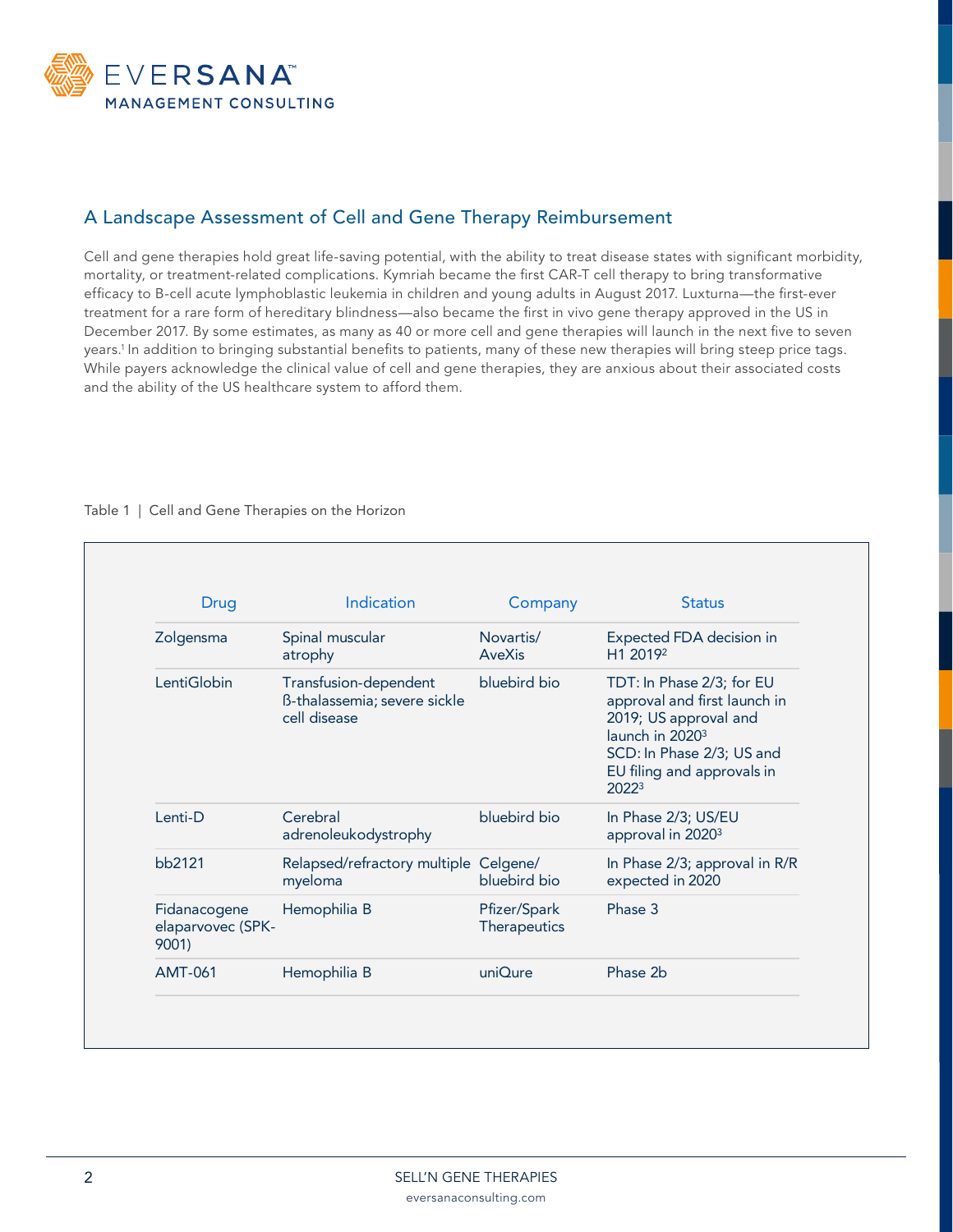The novel financial challenges created by cell and gene therapies must be understood and addressed by all healthcare stakeholders, including payers, providers, patients, and the manufacturers of those therapies. This article will detail the two main challenges posed by cell and gene therapies. We also will examine some potential solutions to meeting these challenges, including our thinking around how to enable broader access to cell and gene therapies through the utilization of shared payment pools.

# Two Key Challenges

Payers often have a positive view of the clinical value that cell and gene therapies offer, based on the clinical results these therapies have shown. However, payers would prefer to await long-term, real-world evidence before committing to a reimbursement strategy for cell and gene therapies. Meanwhile, the high cost of these treatments is a growing concern, particularly in the treatment of rare diseases such as hemophilia, spinal muscular atrophy, sickle disease, and cancers.4

The challenges posed by cell and gene therapies consist of two elements: (1) the temporal gap between payment and benefit, and (2) the risk of a cell and gene therapy patient becoming a significant cost to plans.

#### CHALLENGE 1: TEMPORAL GAP BETWEEN PAYMENT AND BENEFIT

Manufacturers have promised durability of clinical benefits—extending for many years or even a typical patient lifetime—as a defining feature of cell and gene therapies.4,5 These clinical benefits translate into value for a plan that can be quantified on an annual basis; that value can come from efficacy improvements or from treatment offsets. Based on the annual value and one-time cost of a cell or gene therapy, health plans can calculate a breakeven point for recouping an investment in administration of a cell or gene therapy. The period over which an individual health plan can accrue benefits from a durable therapy is limited by how long the patient stays with that health plan. The sooner a patient is expected to switch insurance providers, the shorter the time to the break-even point must be for coverage of a durable therapy to present a positive financial case to the plan. This dynamic, referred to by payers as the issue of patient "portability," is common to any treatment or program that offers long-term efficacy or prophylaxis, but it is amplified for cell and gene therapies based on their anticipated high cost and their relatively unproven track record.

Some payers note that expensive procedures such as organ transplants already require large up-front payments while providing long-term benefits, and payer organizations have managed the financial burden. Currently, the volume of transplantation procedures dwarfs the incidence of rare disease patients receiving cell and gene therapies. However, as more cell and gene therapies are approved for a broader range of rare diseases, the financial impact of this drug category will grow.

# Opposing Forces

Three factors have the potential to reduce some of the challenges of the high cost of cell and gene therapies.

### 1 | Price Controls

The Trump administration released a proposal in October 2018 in which Medicare would set payments for some drugs in Part B based on an "International Pricing Index."6 In this proposal, the US government would not be allowed to negotiate drug prices directly, but it would be able to piggyback on price negotiations in other countries. Foreign drug prices would be used as a reference to negotiate and judge prices in the United States. This proposal would likely face political resistance from drugmakers, providers, and some legislators. Regardless of the fate of this particular proposal, government action to cap the price of cell and gene therapies could change these dynamics significantly.

# 2 | Small Patient Populations

Payers view common chronic diseases as potential areas of concern if gene therapy becomes part of the standard of care for more prevalent diseases with larger patient populations. Yet the data suggest that the larger the patient population is, the lower the price will be. An inverse relationship exists between the cost per year for a therapy and the number of patients, with more expensive therapies being dispensed to relatively few patients (Figure 1).<sup>7</sup>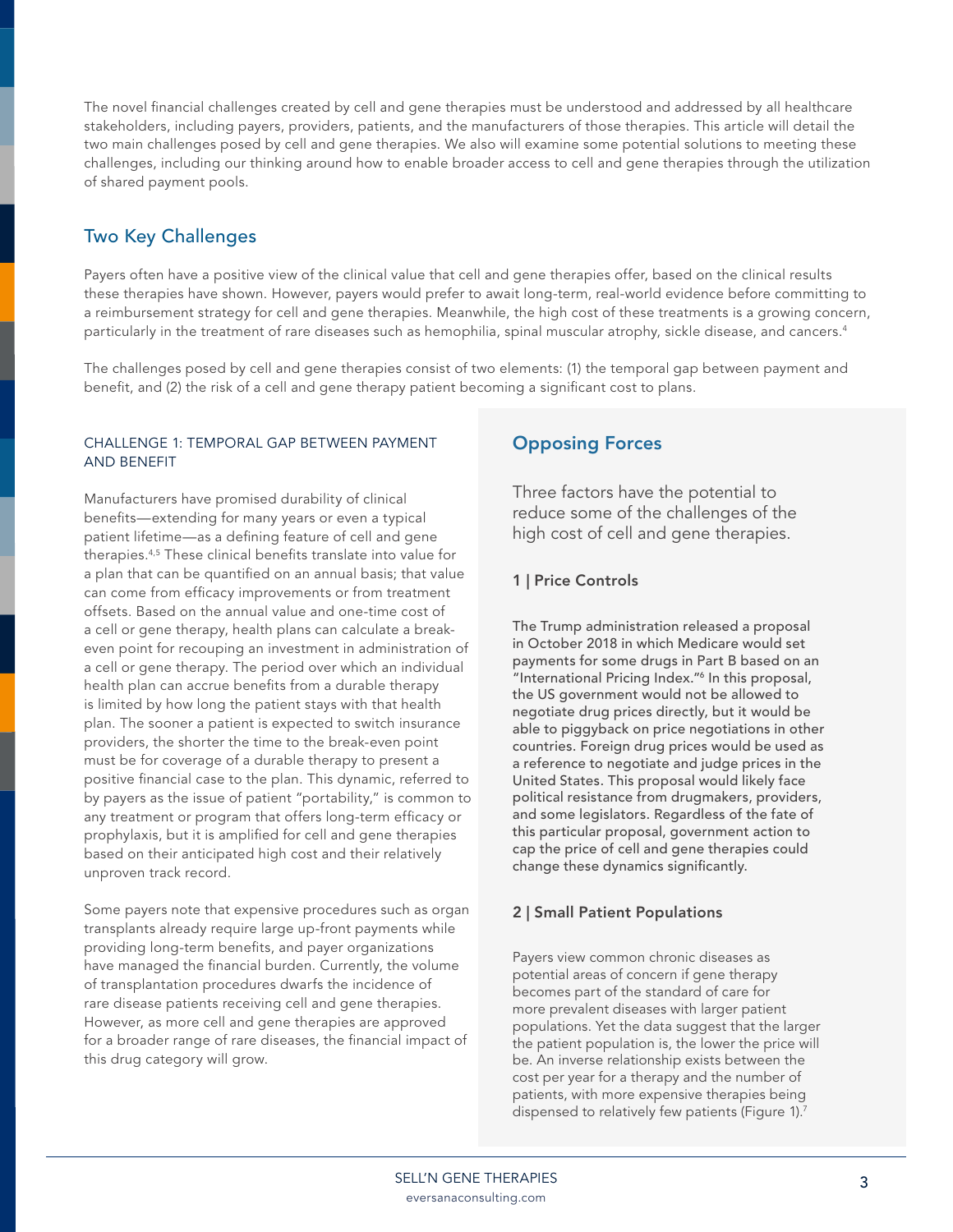

The widespread willingness of payers to cover transplantation is a promising sign that cell and gene therapies will eventually gain acceptance within health plans if they show the same durable medical benefits that transplantation has. This point is supported by the fact that many cell and gene therapies promise similar benefits to existing medical procedures, such as allogeneic stem cell transplantation, with fewer safety risks. Framing cell and gene therapies as an evolution of proven medical procedures may be helpful for manufacturers.

Fortunately, some mitigating factors to portability concerns exist. When a gene-therapy-treated patient leaves a plan, other gene-therapy-treated patients could join the health plan, spreading the financial and therapeutic benefits of gene therapy. Meanwhile, for some larger payers, the patient portability issue could be less of a concern because the actuarial risk and cost are spread across a larger book of business.

#### CHALLENGE 2: THE TYRANNY OF SMALL NUMBERS

Given the high up-front cost of treatment, each cell and gene therapy patient can become a significant cost to the plan. Because of their rarity, the number of cell and gene therapy-eligible patients in a payer's population will be volatile. In any given year, an unexpected claim for a highly priced cell or gene therapy could have a significant impact on the per-member-per-year (PMPY) cost of drugs to the plan. This effect is especially pronounced when the price of a cell or gene therapy factors in the value of offsetting recurrent medical costs from existing treatments. Shifts in the allocation and timing of costs such as these, while likely reducing the overall budget impact of rare disease, will concentrate that impact into a single year of drug spend.

These challenges are of particular importance to selffunded employers or smaller health plans. Larger payers will be better equipped to absorb the up-front cost of cell and gene therapies, and given the size of their patient population, larger payers are more confident that they will save money in the end with the equilibrium of cell and gene therapy patients leaving and entering their plans.

#### Opposing Forces (Continued)

Figure 1 | Annual Price vs. Projected Incidence (US)



Figure 1 data sources are listed at the bottom of the References section at the end of this article.

# 3 | Disintermediation

Some prominent voices in the pharmaceutical industry are calling for "cutting out the middle man." Express Scripts is in talks with biotechnology companies BioMarin Pharmaceutical, bluebird bio, and Spark Therapeutics to have its specialty pharmacy business unit exclusively distribute the pharmaceutical manufacturers' new hemophilia therapies when they become available in 2019 or 2020.

Express Scripts says it saves money for payers by cutting out the markup by hospital pharmacies, which is 6% for the government Medicare program and more for commercial businesses, or at least \$60,000 on a \$1 million drug. Express Scripts is the sole distributor for Spark Therapeutics and is working with Novartis and Gilead to develop contracts for Kymriah and Yescarta.<sup>8</sup>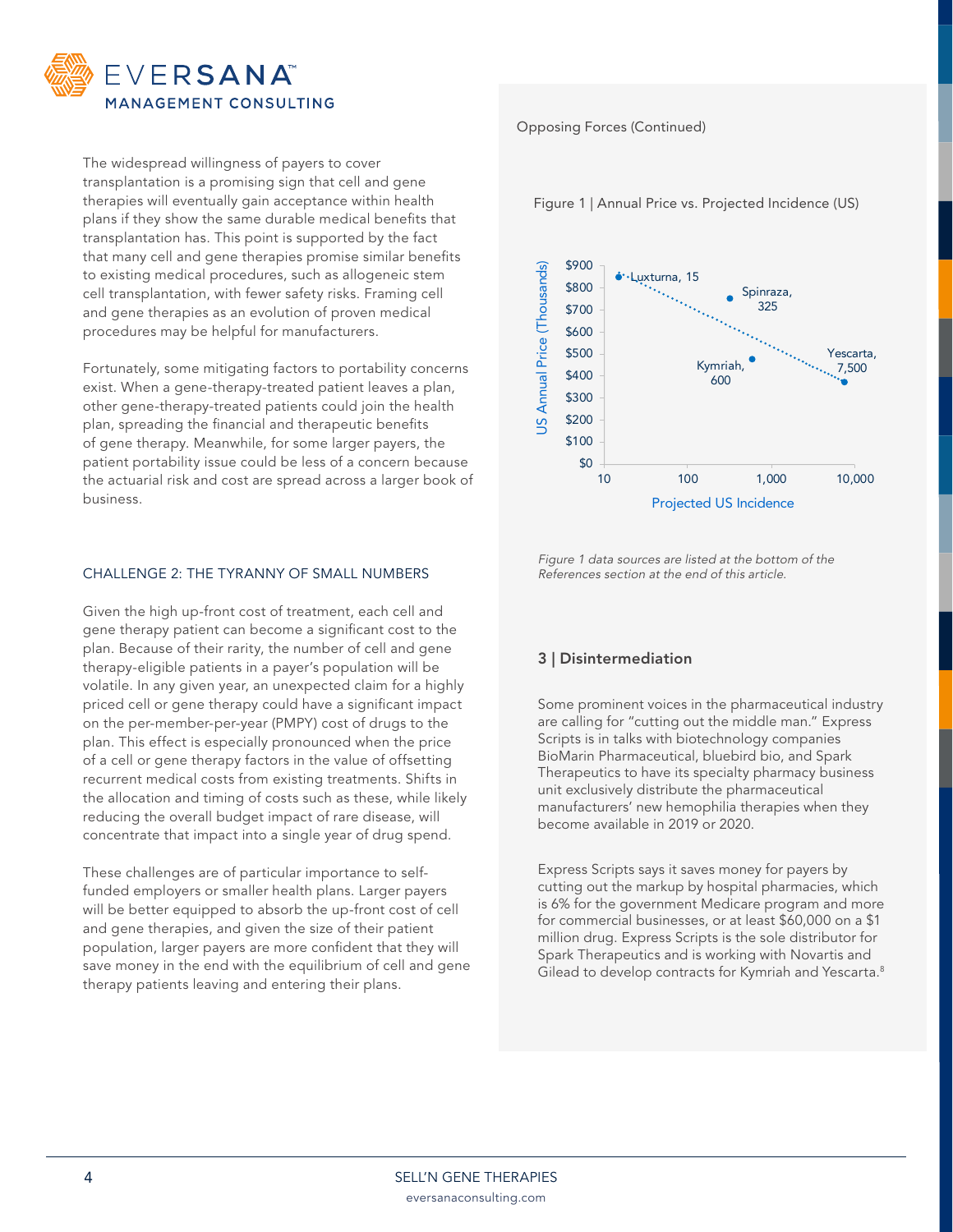



Assumptions: PMPY traditional and specialty drug costs estimated from 2018 ESI Drug Trend Report. Each plan is assumed to have three members receiving gene therapy at a cost of \$750,000 per patient.

The impact of the challenges detailed above will vary in significance depending on the payer channel, as shown in Table 2.

| Table 2   Challenges Faced by Payer Channels | Significance of Challenge<br>* Low   ** Medium   *** High  |                                            |  |
|----------------------------------------------|------------------------------------------------------------|--------------------------------------------|--|
| Payer Channel                                | Challenge 1<br>Temporal gap between<br>payment and benefit | Challenge 2<br>Tyranny of small<br>numbers |  |
| Commercial health plans                      | ***                                                        | **                                         |  |
| Integrated delivery networks                 | ***                                                        | ***                                        |  |
| Medicaid fee-for-service                     | ***                                                        | **                                         |  |
| Managed Medicaid                             | ***                                                        | ***                                        |  |
| Medicare Part D                              | $*$                                                        | 水                                          |  |
| Medicare fee-for-service                     | **                                                         | $\ast$                                     |  |
| Self-funded employers                        | ***                                                        | ***                                        |  |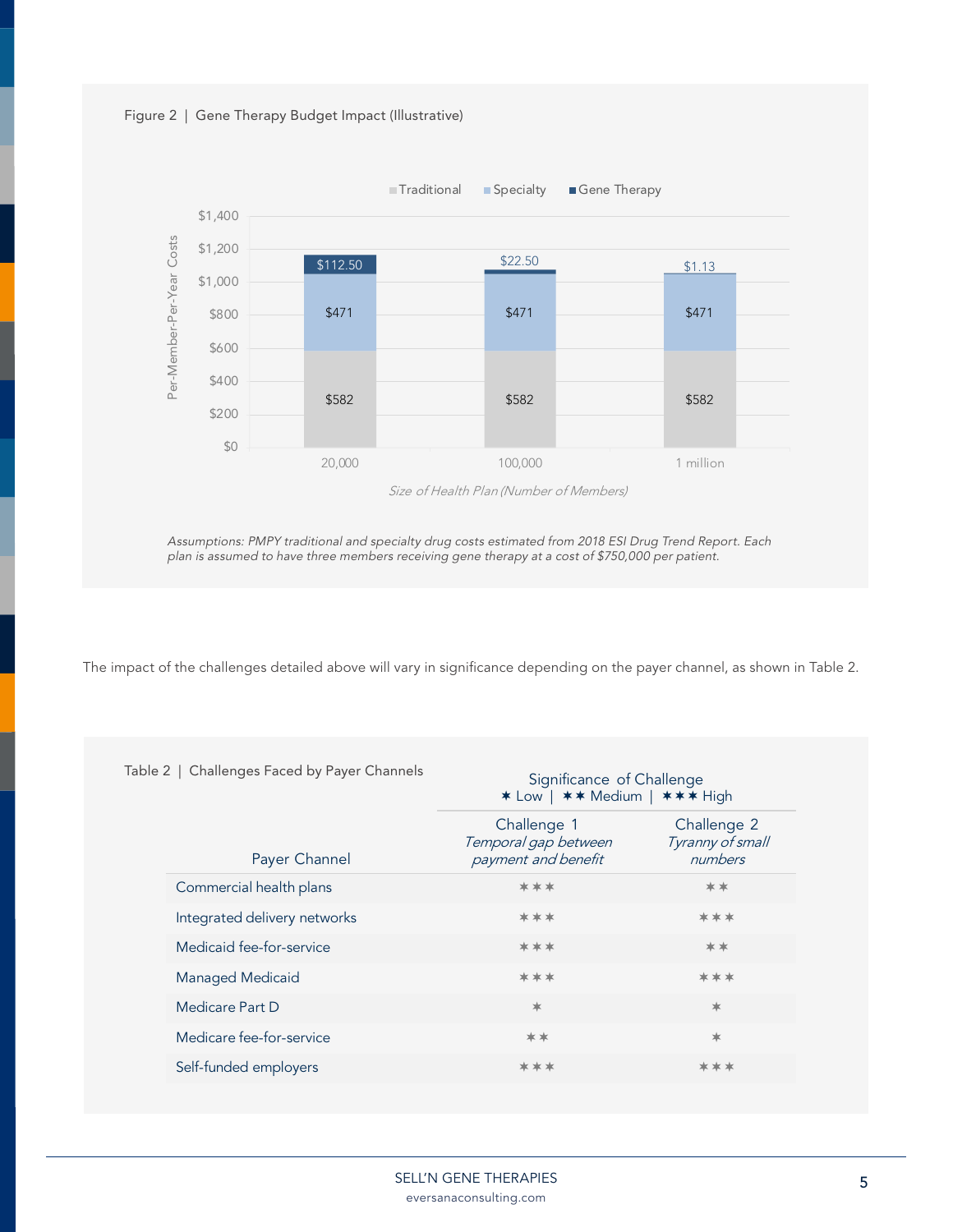

# Potential Solutions

Various solutions have been proposed by manufacturers, payers, and third-party organizations to help facilitate access to cell and gene therapies; each requires varying degrees of action and commitment from each of these parties. Four such solutions include (1) outcomes-based agreements, (2) amortization, (3) reinsurance, and (4) cell and gene therapy payment pools.

#### (1) OUTCOMES-BASED AGREEMENTS

Among all the potential solutions for dealing with the cost challenges of cell and gene therapies, outcomesbased contracts appear to be raised by payers and manufacturers frequently. Under such an arrangement, payers would receive a negotiated full or partial refund from the manufacturer for the cost of any treatment that proves to be ineffective for the patient.

Harvard Pilgrim Health Care negotiated an outcomesbased contract directly with Spark Therapeutics for Luxturna. The contract provides for a reduced net cost to Harvard Pilgrim for Luxturna by tying the level of payment to measured improvements in patients at a 30-day to 90-day interval and then again at the 30-month mark. If the therapy fails to perform as agreed upon, Harvard Pilgrim would receive a rebate from Spark Therapeutics. In negotiating its contract, Harvard Pilgrim took into account clinical trial results. In addition to risk sharing,

# Legislation Clears the Path

Legislative steps are being taken to improve the ability of health plans to develop outcomesbased contracts. The Pharmaceutical Information Exchange Act, introduced in the House of Representatives in April 2017, amends the Federal Food, Drug, and Cosmetic Act to allow information about a new investigational medication or the investigational use of a medication approved by the FDA to be provided to healthcare entities if the information is based on reliable scientific evidence.10

The legislation is designed to encourage sharing of clinical information between manufacturers and health plans 12 to 18 months in advance of potential approval. This will allow plans to better prepare for emerging therapies, to put programs in place, and to think about appropriate utilization management, allowing for a smoother transition when the product does become available.

the agreement enables Harvard Pilgrim to purchase Luxturna directly from Spark, bypassing mark-up of the drug by the institution administering it.9

Among the challenges of implementing outcomes-based contracts, for therapies with a large Medicaid population, managing best price looms as a significant obstacle. Medicaid best price requires drug manufacturers to give Medicaid programs the lowest or "best" price (through rebates) that they negotiate with any other buyer.

For outcomes-based contracts, various structures have been proposed: (1) a per-patient refund in which payers are refunded in full when a patient does not respond to treatment; (2) a limited refund in which any money back for each non-responder is limited (e.g., to 23.1%) to minimize impact on statutory best price; and (3) a population-based refund in which outcomes are tracked for populations of patients and refunds are given for all patients based on aggregate response rate. Among these structures, the per-patient refund would most likely have the greatest implications for Medicaid best price.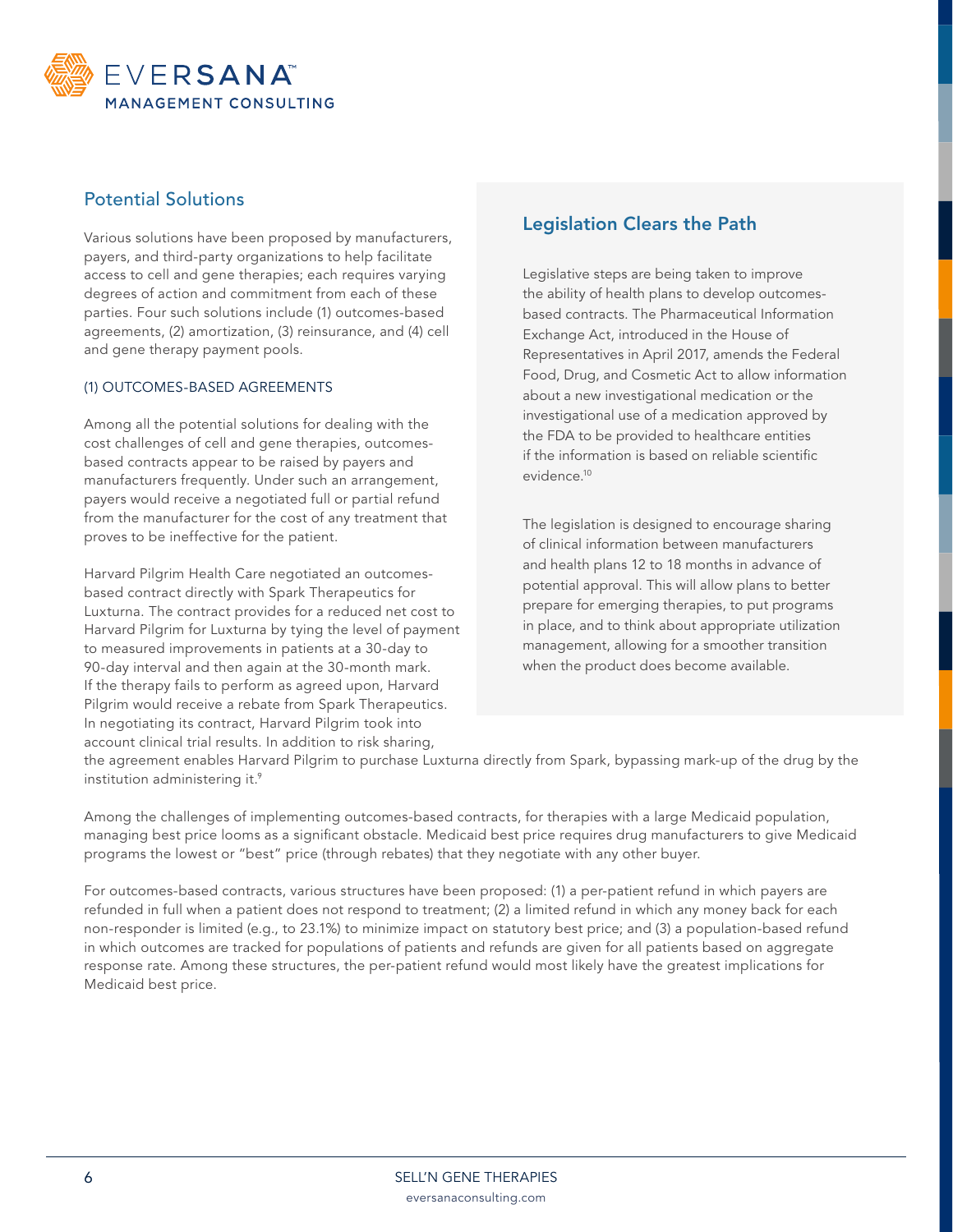#### (2) AMORTIZATION

Payers and manufacturers are exploring a number of options to reduce the one-year budget impact of cell and gene therapies. One approach involves spreading the financial impact of expensive therapies by entering into amortization agreements with manufacturers. The advantage for the health plan is that by spreading the payment out, the high cost of the therapy makes less of an impact on the plan's budget in the first year. Spark Therapeutics has proposed an installment-based plan to CMS for Luxturna and has engaged with CMS about the possibility of CMS waiving Medicaid "best price" requirements.11 Spark Therapeutics may also sell directly to Express Scripts, which could then make installment-based payment arrangements on its own with payers.<sup>9</sup>

Amortization can be combined with outcomes-based agreements in the form of milestone-based payments. At the 2019 J.P. Morgan Healthcare conference, bluebird bio announced that the company is offering a five-year payment period that includes risk sharing based on outcomes of up to 80% of therapy cost.<sup>3</sup>

Judging from these early examples, payers and manufacturers are likely to set an upper limit on the duration of such milestone-based payments of around five years to ensure timely reimbursement of the full list price and to prevent longstanding liabilities for the plan. Some plans are considering a three-year amortization plan for paying the cost down, based on the assumption that most patients stay on a health plan for about three years at a time.

Some payers, in contrast, view arrangements that draw out the duration of repayment as unattractive and prefer to settle all of the payments in the year in which the charge was incurred. This view is especially apparent in light of the portability issue: under an amortization arrangement, a plan could be paying for a patient's treatment years after the patient has left the health plan!

It is possible, however, that health plans could cooperate to solve the issue of amortization portability: AveXis and Harvard Pilgrim have announced plans to pilot a joint effort among Massachusetts payers that would enable payment installments for AveXis's therapy Zolgensma to follow patients between health plans.12 Zolgensma is a treatment for spinal muscular atrophy and is anticipated to cost up to \$5 million per treatment.

#### (3) REINSURANCE

Reinsurance and stop-loss policies are common practice among payers, and they provide protection against catastrophic or unpredictable losses. In a typical "individual" stop-loss policy, any costs incurred for a single patient in a year above a stop-loss deductible (for example \$1 million) are borne by the reinsurance carrier rather than the health plan. Transplants, which can cost in excess of \$1 million for complex cases, sometimes trigger a stop-loss policy.

Cell and gene therapies, which may fall in a similar price range as transplants, could be covered by reinsurance or stoploss. According to a recent report, Novartis has proposed that public and private health plans engage with reinsurers in cases in which patients are diagnosed with a condition treatable by a cell or gene therapy.13 Novartis and AveXis have claimed their drug Zolgensma could be cost-effective to health plans at a price point of \$5 million per administration. Assuming that the drug could be covered under an individual stop-loss policy with a stop-loss deductible of \$1 million, reinsurance would defray 80% of the costs in the year of administration.

Reinsurance is not a perfect solution to the budget impact of all cell and gene therapies, however, especially for those treatments with relatively more patients and lower prices. For example, Novartis's first cell therapy, Kymriah, carries a list price of \$475,000 and would not trigger stop-loss for a plan with a stop-loss deductible of \$1 million.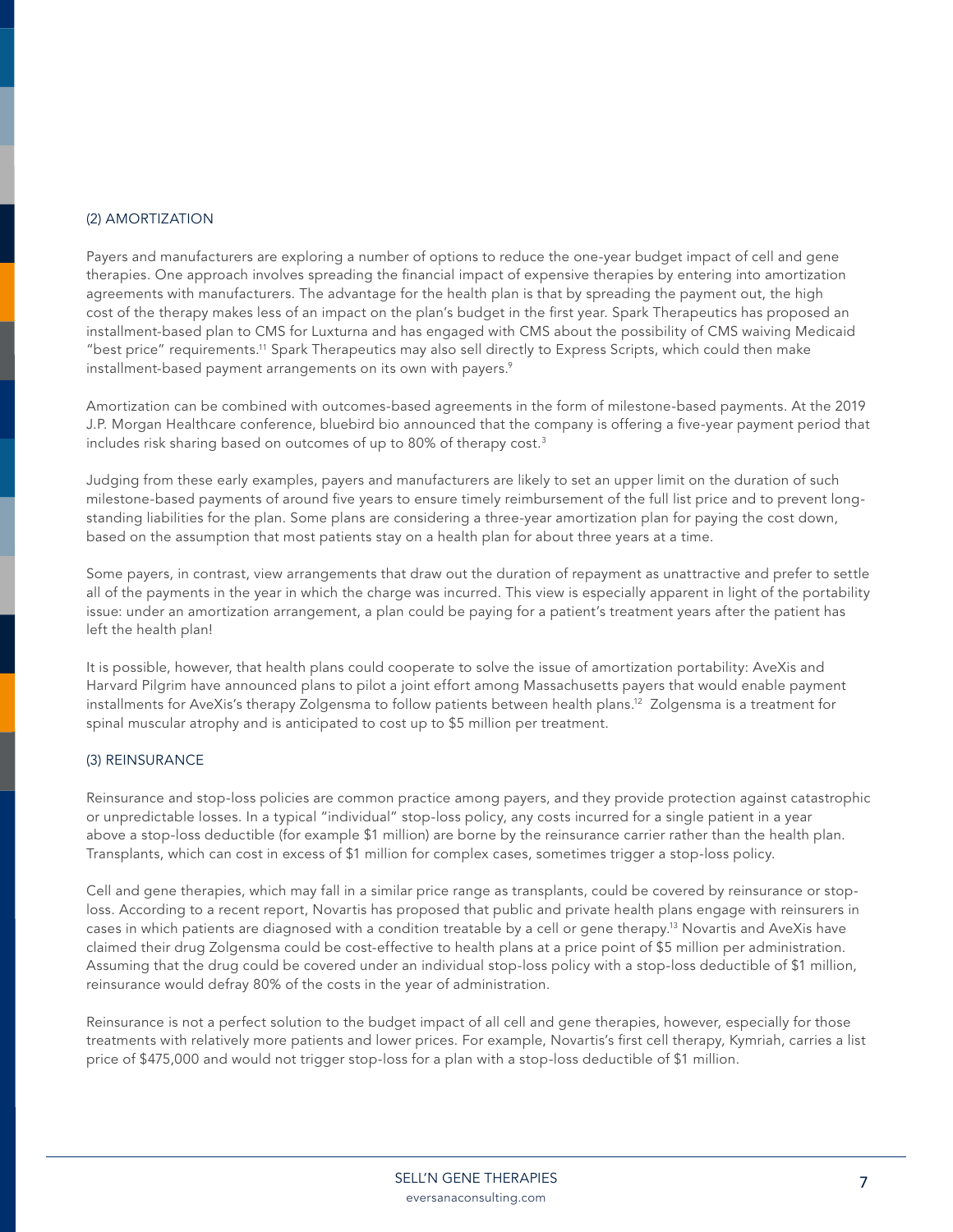

The value of reinsurance will be contingent on the number of members a given plan has on such therapies: small health plans and self-funded employers are highly likely to seek coverage of cell and gene therapies within their stop-loss policies to avoid catastrophic expenses.

#### (4) CELL AND GENE THERAPY PAYMENT POOLS

The payment models above will impose burdens on small health plans and gene therapies with small patient populations, even in the best circumstances. Setting up amortization or outcomes-based agreements carries a significant administrative burden for payers and manufacturers. Reinsurance and stop-loss policies are generally used as safeguards against catastrophe, not standardized mechanisms to cover entire classes of treatment. The smaller the plan or patient population, the more difficult it will be to negotiate complex contracting relationships between payers and manufacturers to enable the payment models above.

As an alternative, we propose a model wherein premiums from payer organizations would be paid into a shared pool that provides coverage of cell and gene therapies for eligible members. Participation in cell and gene therapy pools would be voluntary and could include government involvement, similar to the Federal Deposit Insurance Corporation model for banks and savings institutions. Shared pools would centralize access to cell and gene therapies and obviate the significant administrative burden posed to payers by amortization and outcomes-based payment schemes. Shared pools cater to a larger patient population than individual health plans, spreading risk and responsibility.

Analogs for this type of model already exist, such as the National Vaccine Injury Compensation Program (VICP) run by the Health Resources and Services Administration. In instances in which a vaccine causes a serious problem, such as a severe allergic reaction, VICP may provide financial compensation to individuals who are found to have been injured by a VICP-covered vaccine.14 VICP is funded by a \$0.75 excise tax on vaccines recommended by the Centers for Disease Control and Prevention for routine administration to children. Several payers interviewed by EVERSANA MANAGEMENT CONSULTING cited the VICP model as an analog for how the cell and gene therapy pools could work.

Blood banks are another analog for this model. Local community health plans will pay to fund the same blood bank. Utilization of the blood bank can be expensive, but plans recognize that when they all contribute, the cost overall is lower.

Shared pools for high-risk patients were prevalent on a state level prior to implementation of the Affordable Care Act. These pools provided basic insurance coverage for individuals with expensive pre-existing conditions who were underserved by private insurance, though each state differed as to which kinds of patients were eligible. Reactivating shared pools for high-risk patients on a state or federal level is one potential legislative option to creating cell and gene therapy payment pools.

State-level high-risk pools were phased out following the ACA, but examples of carved-out public coverage for specific indications still exist: one example is the ability for many end-stage renal disease (ESRD) patients to qualify for Medicare regardless of age or disability.15 The purpose of ESRD coverage under Medicare is to ensure patients can obtain the dialysis or a kidney transplant they need for survival. Patients who qualify for Medicare due to ESRD are able to keep their private insurance (if they have it), and for these patients, Medicare assists with insurance premiums and any remaining out-of-pocket costs. Medicare could offer similar temporary coverage for patients eligible for cell and gene therapy following legislation to authorize and fund CMS appropriately.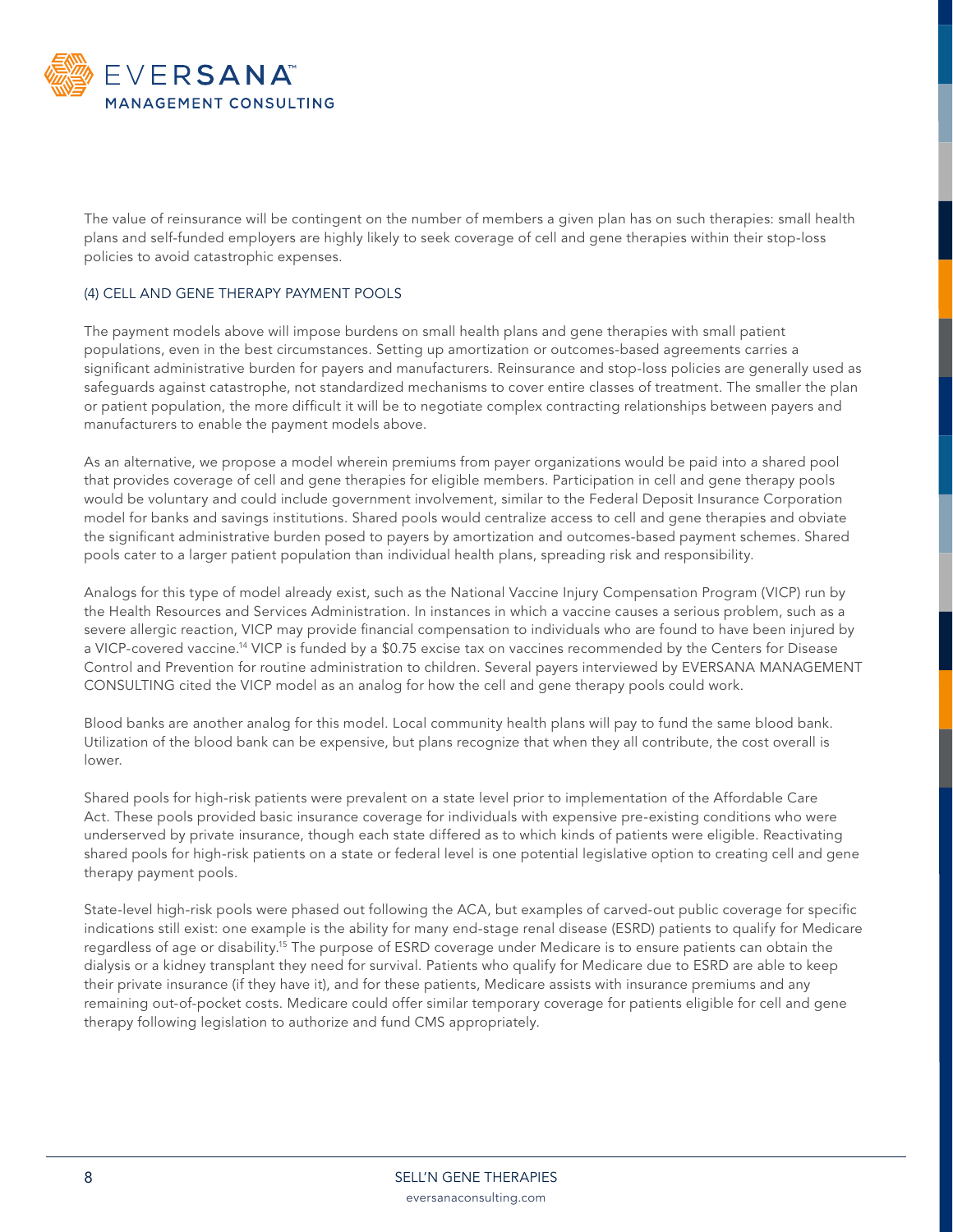A private version of a shared pool could be implemented, analogous to existing "carve-out" programs offered by major insurance carriers to self-funded groups.<sup>16</sup> Carve-outs provide "first-dollar" coverage of qualified expenses, such as costs associated with organ transplantation or cancer, in contrast to reinsurance policies that only cover expenses above a stop-loss deductible (e.g., above \$1 million in a year). The benefit of a carve-out model is that it reduces the actuarial risk to smaller health plans, trading the risk of an expensive organ transplant episode (sometimes costing upwards of \$1 million) for monthly premiums of about \$10 per employee per month.12 It remains to be seen whether large health insurers will begin offering carve-outs for cell and gene therapy, but the parallels to transplantation suggest it may be on the horizon.

Table 3 | Summary of Proposed Solutions

|                            | 1. Outcomes-Based Agreements                                                                                                                                                                                                                                                                                                                                                          |
|----------------------------|---------------------------------------------------------------------------------------------------------------------------------------------------------------------------------------------------------------------------------------------------------------------------------------------------------------------------------------------------------------------------------------|
|                            | Description: Pay for performance                                                                                                                                                                                                                                                                                                                                                      |
| <b>Status/Examples</b>     | The Harvard Pilgrim/Spark Therapeutics agreement provides for a reduced net cost to<br>Harvard Pilgrim for Luxturna by tying level of payment to measured improvements in<br>patients at a 30-day to 90-day interval and then again at a 30-month mark. If the<br>therapy fails to perform as agreed upon, Harvard Pilgrim receives a rebate from Spark<br>Therapeutics. <sup>9</sup> |
| <b>Challenges</b>          | Potential risks posed by Medicaid Best Price<br>Requires coordination across manufacturers, payers, and providers<br>٠                                                                                                                                                                                                                                                                |
| Implications for<br>Pharma | Clinical trials should be designed to complement agreements.<br>Implementation capabilities need to be built internally or outsourced.                                                                                                                                                                                                                                                |
| 2. Amortization            | Description: Manufacturer offers an installment payment option                                                                                                                                                                                                                                                                                                                        |
| <b>Status/Examples</b>     | bluebird bio announced a five-year payment period that includes risk-sharing based on<br>outcomes of up to 80% of therapy cost. <sup>3</sup>                                                                                                                                                                                                                                          |
| <b>Challenges</b>          | Patient departure from health plan before installments are paid off<br>Need to develop infrastructure to monitor performance                                                                                                                                                                                                                                                          |
| Implications for<br>Pharma | Full compensation for each patient may take several years.<br>٠<br>Accounting for revenue may be challenging.                                                                                                                                                                                                                                                                         |
| 3. Reinsurance             | Description: Payers purchase reinsurance to reduce financial risk                                                                                                                                                                                                                                                                                                                     |
| <b>Status/Examples</b>     | Payers and hospitals have stop-loss policies for catastrophic events (e.g., expensive<br>transplants).                                                                                                                                                                                                                                                                                |
| <b>Challenges</b>          | High entry point (e.g., \$1M+) for reinsurance policies<br>Unknown whether current reinsurance policies cover cell and gene therapy                                                                                                                                                                                                                                                   |
| Implications for<br>Pharma | • A class of reinsurers specializing in cell and gene therapy may emerge as an<br>important stakeholder for market access.                                                                                                                                                                                                                                                            |
|                            | 4. Cell and Gene Therapy Payment Pools                                                                                                                                                                                                                                                                                                                                                |
| and gene therapies         | Description: Funded by premiums payer organizations pay for insurance coverage for cell                                                                                                                                                                                                                                                                                               |
| <b>Status/Examples</b>     | While there are no existing examples for cell and gene therapy, the National Vaccine<br>Injury Compensation Program (VICP) has similarities.                                                                                                                                                                                                                                          |
| <b>Challenges</b>          | Requires a sufficient number of initial health plans paying into the system<br>Could be accelerated by legislative support<br>٠                                                                                                                                                                                                                                                       |
| Implications for<br>Pharma | Government stakeholders might become more important for market access.                                                                                                                                                                                                                                                                                                                |
|                            |                                                                                                                                                                                                                                                                                                                                                                                       |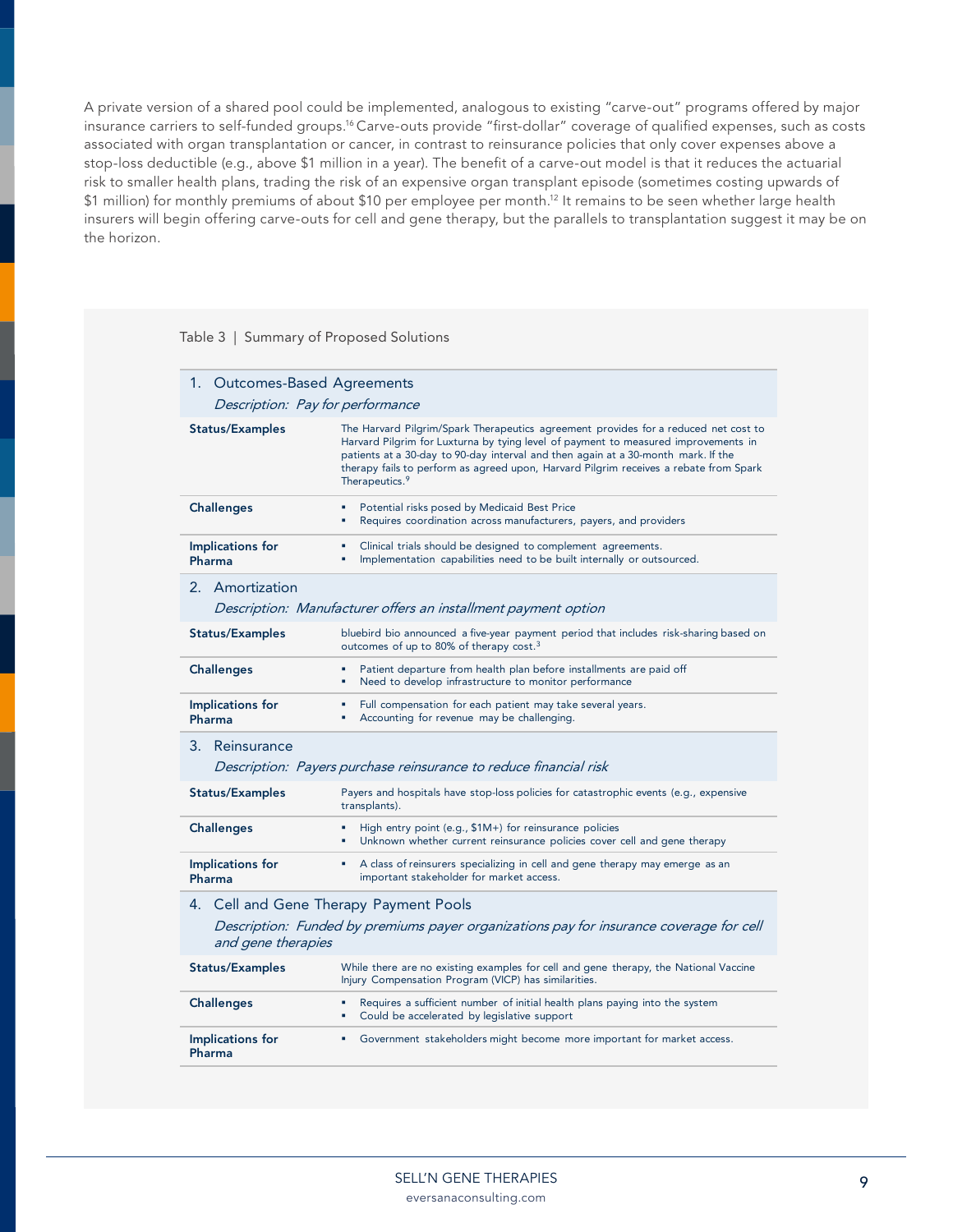

# Conclusion

The temporal dynamic of up-front cost and delayed clinical benefit of cell and gene therapy poses challenges. These challenges are amplified in the US, where a healthcare system characterized by multiple private insurers and governmentfunded insurance creates an environment where patient portability is an issue. We have presented a number of payment mechanisms that have the potential to address these problems and make cell and gene therapy commercially viable.

Payer appetite for novel payment mechanisms is increasing: more than 32 value-based contracts were publicly announced between 2015 and 2018, more than double the number that had been announced in the previous two decades. And in a 2018 survey of 59 commercial health plans in the United States, representing more than 76 million lives, 32% of payers ranked reimbursement based on outcomes or value as one of the three most likely strategies to be implemented in the coming year.<sup>17</sup>

Now is the right time to start focusing on implementation, as all stakeholders—including payers and manufacturers—have a vested interest in increasing access to highly effective, innovative therapies that address patients' unmet medical needs.

EVERSANA MANAGEMENT CONSULTING can assist pharma and biotech organizations with developing appropriate solutions, including implementation of value-based contracts, payer segmentation, scenario planning, and policy advisory strategies. Our position within EVERSANA—the leading independent provider of global services to the life science industry—gives us unparalleled insights into the opportunities and challenges associated with launching innovative therapeutics and maximizing performance.